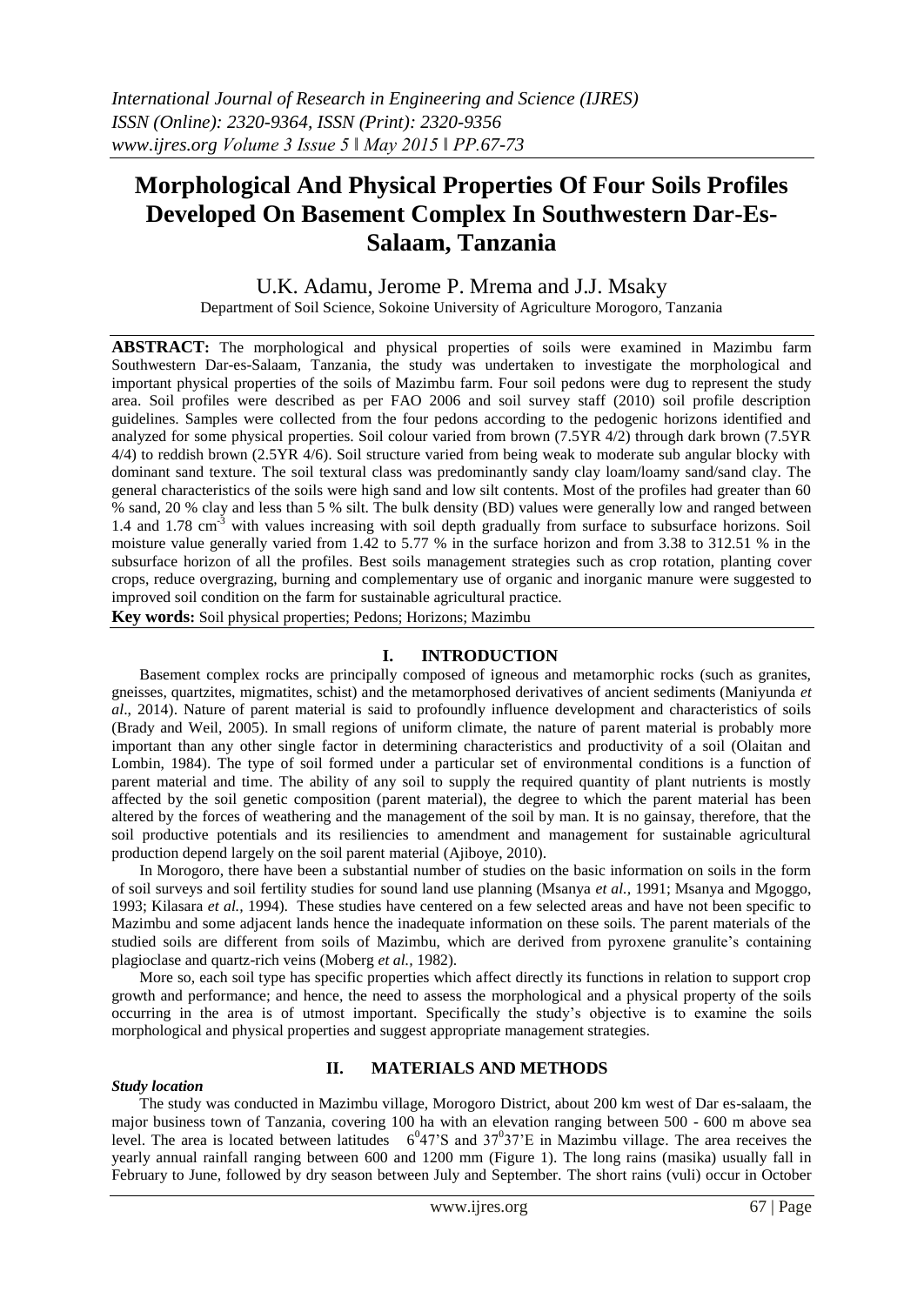to January, but small amount of precipitation usually prevails throughout the year. On the high plateau of the Uluguru Mountains frosts are known to occur and the weather is always cool (Mwango, 2000).



*Field Studies*

The study area was soil surveyed using the grid method. Auger point investigations were carried out at 100 m intervals along traverses cut at 100 m apart on the baseline. Four profile pits were sited, dug, studied, described and sampled. Geo-referencing was done with the aid of the portable global positioning system (GPS) receiver (MODEL GARMIN 12 x L). Soil profiles were described as per FAO 2006 and soil survey staff (2010) soil profile description guidelines. The soils were sampled from four profile pits within the study area from identified horizons and carefully labeled for laboratory studies. The collected soil samples were air-dried, gently crushed and sieved to obtain the fine earth fraction (< 2mm) for laboratory investigation. Soil Samples were taken from each horizon for laboratory analysis and also 4 core samples were taken by using cores sampler and geological harmer for Bulk density and moisture characteristics.

#### *Analysis of soil physical properties*

Soil texture was determined by hydrometer method after dispersing soil with calgon 5% (NSS, 1990). Bulk density was determined according to core sample method (Blake and Hartge, 1986). Soil moisture retention characteristics were studied using sand kaolin box for low suction values and pressure membrane apparatus for higher suction values (NSS, 1990).

#### *Data Analysis*

The soil morphological and physical properties were assessed using descriptive statistics. The differences between soil physical chemical properties were subjected to analysis of variance (ANOVA).

#### *Soil Morphological Properties*

#### **III. RESULTS AND DISCUSSION**

Tables 1 to 4 give the description of the soils using a representative soil profiles in the whole study area. The soils were described and distinguished on the basis of parent materials and forms macro relief, Geological formation, slope, drainage class, vegetation, and land use, morphological and physical characteristics. Soil profiles representing the area are presented with description of each unit. (Table  $1 - 4$ ).

The profile 1 is situated at an average altitude 500 m.a.s.l, with a slope gradient range of 2 - 3% gently sloping. The parent material is colluvium derived from mafic metamorphic rocks (homblende pyroxene granullites) of the Uluguru Mountains with many macro relief and geological formation of sedimentary rocks through weathering of rocks.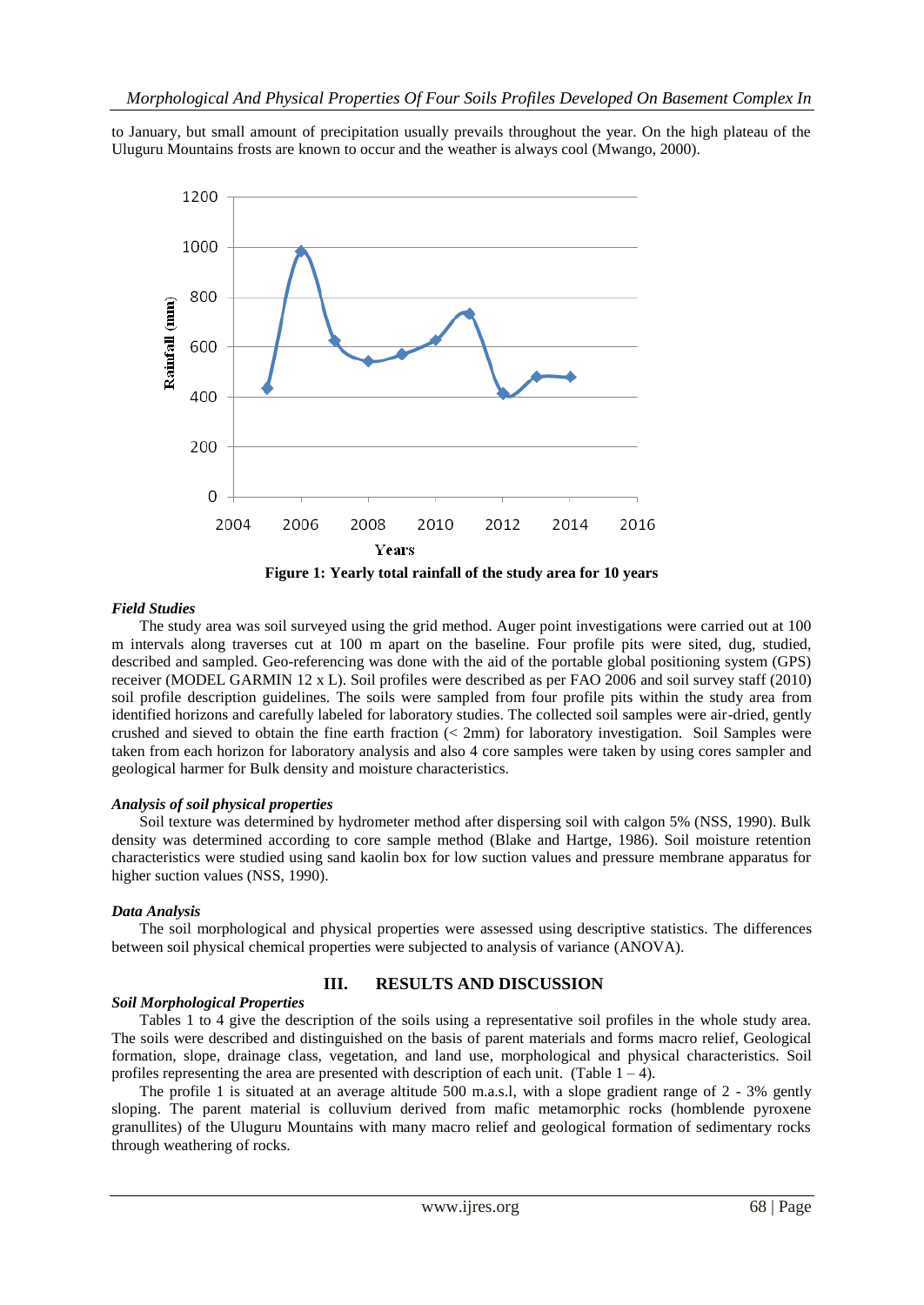| Table 1: Morphological Properties of the Pedons no.1 of the studied areas |                   |                                                                                                                        |                   |  |  |  |  |  |
|---------------------------------------------------------------------------|-------------------|------------------------------------------------------------------------------------------------------------------------|-------------------|--|--|--|--|--|
| Horizon                                                                   | Depth             | <b>Description</b>                                                                                                     | <b>Diagnostic</b> |  |  |  |  |  |
|                                                                           |                   |                                                                                                                        | horizons          |  |  |  |  |  |
| Ap                                                                        | $0 - 27$ cm:      | brown $(7.5YR4/4)$ dry, dark brown $(7.5YR 3/2)$ moist;                                                                | Argic             |  |  |  |  |  |
|                                                                           |                   | Sand Loam; slightly hard dry, very friable moist, non                                                                  |                   |  |  |  |  |  |
|                                                                           |                   | sticky and non plastic wet; weak, fine subangular and                                                                  |                   |  |  |  |  |  |
|                                                                           |                   | angular blocks; many fine and few medium pores; very                                                                   |                   |  |  |  |  |  |
|                                                                           |                   | few course, few medium many fine and many very fine                                                                    |                   |  |  |  |  |  |
|                                                                           |                   | roots. Very few termite nerst, Abrupt smooth boundary to                                                               |                   |  |  |  |  |  |
| <b>Bt1</b>                                                                | 27 -35 cm:        | Reddish brown (5YR4/4) dry, yellowish red (5YR4/6) moist;                                                              | Argic             |  |  |  |  |  |
|                                                                           |                   | clay loam; hard dry, friable moist, sticky and plastic wet;                                                            |                   |  |  |  |  |  |
|                                                                           |                   | moderate, fine angular, medium subangular to course sub                                                                |                   |  |  |  |  |  |
|                                                                           |                   | angular and angular blocks; few fine clay cutans; many fine                                                            |                   |  |  |  |  |  |
|                                                                           |                   | and few medium pores; few fine and very few very fine                                                                  |                   |  |  |  |  |  |
|                                                                           |                   | roots; very few termites nersts, clear smooth boundary to                                                              |                   |  |  |  |  |  |
| Bt2                                                                       | 35-77 cm:         | Red (2.5YR4/6) dry, dark reddish brown (2.5YR3/4) moist;                                                               | Argic             |  |  |  |  |  |
|                                                                           |                   | clay loam; slightly hard dry, friable moist, sticky and                                                                |                   |  |  |  |  |  |
|                                                                           |                   | plastic wet; strong , medium to course subangular blocks;                                                              |                   |  |  |  |  |  |
|                                                                           |                   | few faint clay cutans; many fine and few medium pores;                                                                 |                   |  |  |  |  |  |
|                                                                           |                   | very few fine and very fine roots; very few termite nerst,                                                             |                   |  |  |  |  |  |
|                                                                           |                   | diffuse smooth boundary to                                                                                             |                   |  |  |  |  |  |
| Bt <sub>3</sub>                                                           | 77-120 cm:        | red (2.5YR4/6) dry, reddish brown (2.5YR4/4) moist; clay                                                               |                   |  |  |  |  |  |
|                                                                           |                   | loam; slifgtly hard, very friable moist, slightly sticky and                                                           |                   |  |  |  |  |  |
|                                                                           |                   | slightly plastic wet; strong medium to course sub angular                                                              |                   |  |  |  |  |  |
|                                                                           |                   | blocks,; many fine and few medium pores, few faint clay                                                                |                   |  |  |  |  |  |
|                                                                           |                   | cutans; few medium continous quartzts and feldsperars,                                                                 |                   |  |  |  |  |  |
|                                                                           |                   | very few fine and very fine roots. diffuse and smooth                                                                  |                   |  |  |  |  |  |
|                                                                           |                   | boundary to Bt4                                                                                                        |                   |  |  |  |  |  |
| Bt4                                                                       | $120 - 167 + +$ , | red (2.5YR4/8) dry, red (2.5YR4/6) moist; clay loam;<br>hard, friable moist, slightly sticky and slightly plastic wet; |                   |  |  |  |  |  |
|                                                                           |                   | strong medium sub angular blocks,; many fine pores, few                                                                |                   |  |  |  |  |  |
|                                                                           |                   | fine and medium faint clay cutans.                                                                                     |                   |  |  |  |  |  |
|                                                                           |                   |                                                                                                                        |                   |  |  |  |  |  |

#### **Table 1: Morphological Properties of the Pedons no.1 of the studied areas**

### **Table 2: Morphological Properties of the Pedons no.2 of the studied areas**

| <b>Orizon</b> | Depth          | <b>Description</b>                                                 | <b>Diagnostic</b> |
|---------------|----------------|--------------------------------------------------------------------|-------------------|
|               |                |                                                                    | horizons          |
| Ap            | $0 - 46$ cm:   | Ap brown (7YR4/2) dry, brown (7YR 3/2) moist; Sandy; soft          |                   |
|               |                | dry, very friable moist, non sticky and non plastic wet; weak,     |                   |
|               |                | fine subangular and angular blocks; few fine and many medium       |                   |
|               |                | pores; very few course, few medium many fine and few very          |                   |
|               |                | fine roots. Very few termite nerst, clear smooth boundary to       |                   |
| <b>Bt1</b>    | $46 - 120$ cm: | brown $(7.5YR5/4)$ dry, brown $(7.5YR4/4)$ moist; many medium to   | Argic             |
|               |                | fine bright scatter reddish.: sandy; hard dry, very friable moist, |                   |
|               |                | non sticky and non plastic wet; weak (soft), few distinct and fine |                   |
|               |                | clay cuttans; many fine and common medium pores; very few          |                   |
|               |                | medium, few fine and very few very fine roots; very few cracks,    |                   |
|               |                | clear smooth boundary to                                           |                   |
| Bt2           | $120-162++$    | light brown $(7.5YR6/4)$ dry, brown $(7.5YR5/4)$ moist; many       | Argic             |
|               | cm:            | medium to fine slightly bright scatter reddish to grey mottles.    |                   |
|               |                | clay; hard dry, friable moist, slightly sticky and<br>sand         |                   |
|               |                | slightly plastic wet; strong, few fine, medium to course           |                   |
|               |                | subangular blocks; many fine and few medium pores; very few        |                   |
|               |                | fine and very few medium roots;                                    |                   |
|               |                |                                                                    |                   |

All the four profiles have surface soils of the moderately to well drained. The natural vegetation includes natural grasses, Acacia Eucarlyptus spp and shrubs with a land use systems embraces maize production, human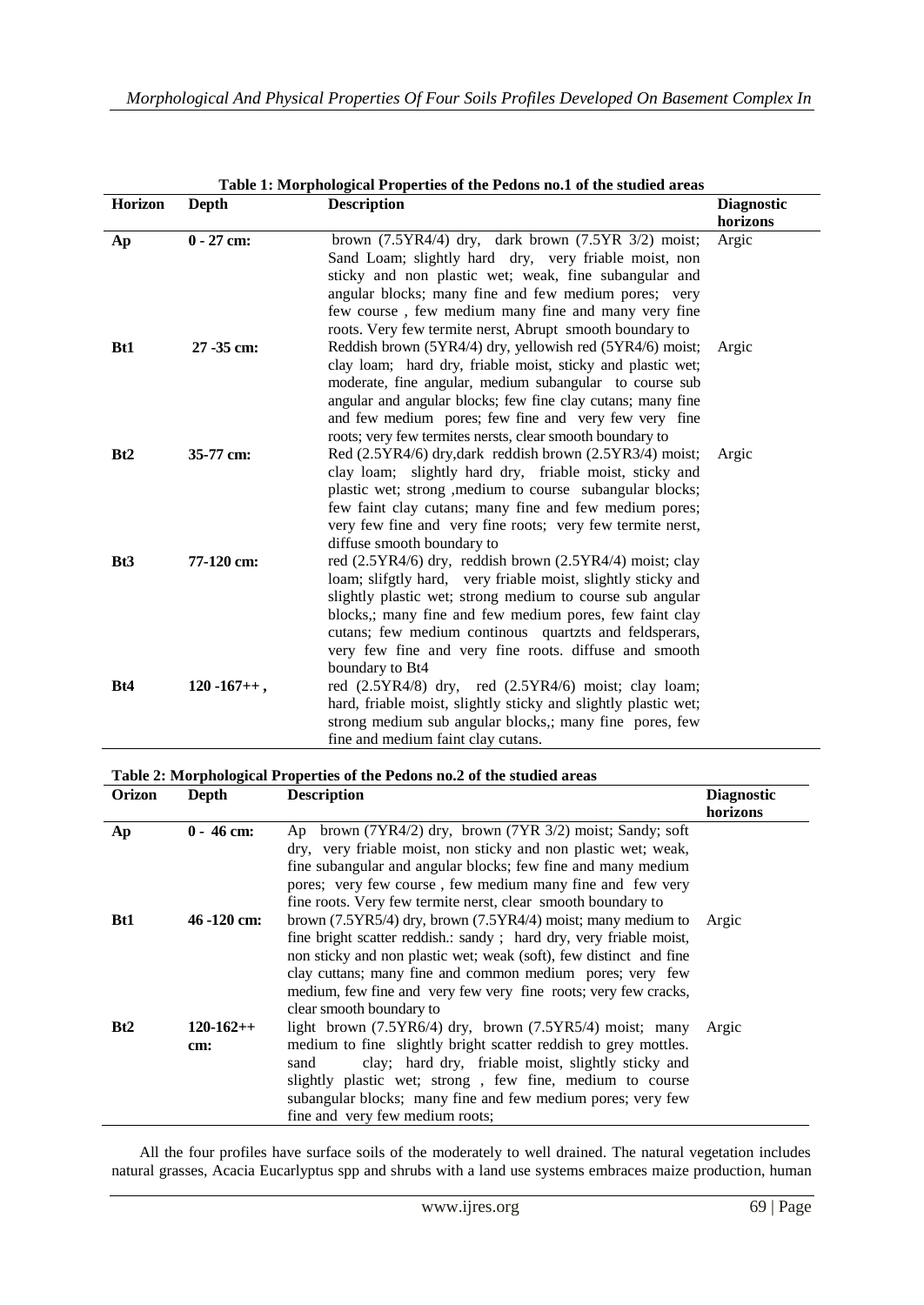influence (cultivation and deforestation) and grazing. There were no sealing deposition and runoff problems with very slight sheet erosion. hyperthermic and ustic soil temperature and soil moisture regime in all the soils pedons.

The profiles 2, 3 and 4 are situated at an average altitude of 509, 522 and 521 m.a.s.l., with approximately 200cm++ modified ground water level. The variations in slope form have hard significant influences on characteristics and distribution of soils.

| Table 3: Morphological Properties of the Pedons no.3 of the studied areas |                 |                                                                  |          |  |  |  |  |
|---------------------------------------------------------------------------|-----------------|------------------------------------------------------------------|----------|--|--|--|--|
| <b>Horizon</b>                                                            | <b>Depth</b>    | <b>DescriptioN</b><br><b>Diagnostic</b>                          |          |  |  |  |  |
|                                                                           |                 |                                                                  | horizons |  |  |  |  |
| Ap                                                                        | $0 - 19$ cm:    | brown $(7.5YR4/3)$ dry, brown $(7.5YR 4/2)$ moist; Sand          | Argic    |  |  |  |  |
|                                                                           |                 | Loam; slightly hard dry, very friable moist, non sticky and      |          |  |  |  |  |
|                                                                           |                 | non plastic wet; weak, fine subangular and angular blocks;       |          |  |  |  |  |
|                                                                           |                 | very few fine clay cutans, few fine and many medium              |          |  |  |  |  |
|                                                                           |                 | pores; very few course, very few medium, common fine             |          |  |  |  |  |
|                                                                           |                 | and very few very fine roots. Very few termite nerst,            |          |  |  |  |  |
|                                                                           |                 | Diffuse smooth boundary to                                       |          |  |  |  |  |
| <b>Bt1</b>                                                                | $19 - 40$ cm:   | brown $(7.5YR4/3)$ dry, brown $(7.5YR4/2)$ moist; sandy loam;    | Argic    |  |  |  |  |
|                                                                           |                 | slightlyhard dry, friable moist, non sticky and non plastic wet; |          |  |  |  |  |
|                                                                           |                 | moderate, fine and medium sub angular<br>and angular             |          |  |  |  |  |
|                                                                           |                 | blocks; very few fine clay cutans; many fine and few             |          |  |  |  |  |
|                                                                           |                 | medium pores; very few medium, very few fine and very            |          |  |  |  |  |
|                                                                           |                 | fine roots; clear smooth boundary to                             |          |  |  |  |  |
| Bt2                                                                       | 40-100 cm:      | Redish brown (5YR4/4) dry, reddish brown (5YR4/3)                | Argic    |  |  |  |  |
|                                                                           |                 | moist; sandy clay; hard dry, friable moist, non sticky and       |          |  |  |  |  |
|                                                                           |                 | non plastic wet; moderate, fine to medium subangular             |          |  |  |  |  |
|                                                                           |                 | blocks; few fine faint clay cutans; many fine and very few       |          |  |  |  |  |
|                                                                           |                 | medium pores; very few medium and fine roots; very few           |          |  |  |  |  |
|                                                                           |                 | termite nerst, diffuse smooth boundary to                        |          |  |  |  |  |
| Bt <sub>3</sub>                                                           | $100-175++$ cm: | Yellowish red (5YR4/6) dry, reddish brown (5YR4/3)               |          |  |  |  |  |
|                                                                           |                 | moist; sandy clay; very hard, friable moist, slightly            |          |  |  |  |  |
|                                                                           |                 | sticky and slightly plastic wet; moderate fine, medium and       |          |  |  |  |  |
|                                                                           |                 | course sub angular and blocks,; many fine and very few           |          |  |  |  |  |
|                                                                           |                 | medium pores, few faint clay cutans; few fine and very           |          |  |  |  |  |
|                                                                           |                 | fine roots.: very few tremite nersts                             |          |  |  |  |  |

**Table 4: Morphological Properties of the Pedons no.4 of the studied areas**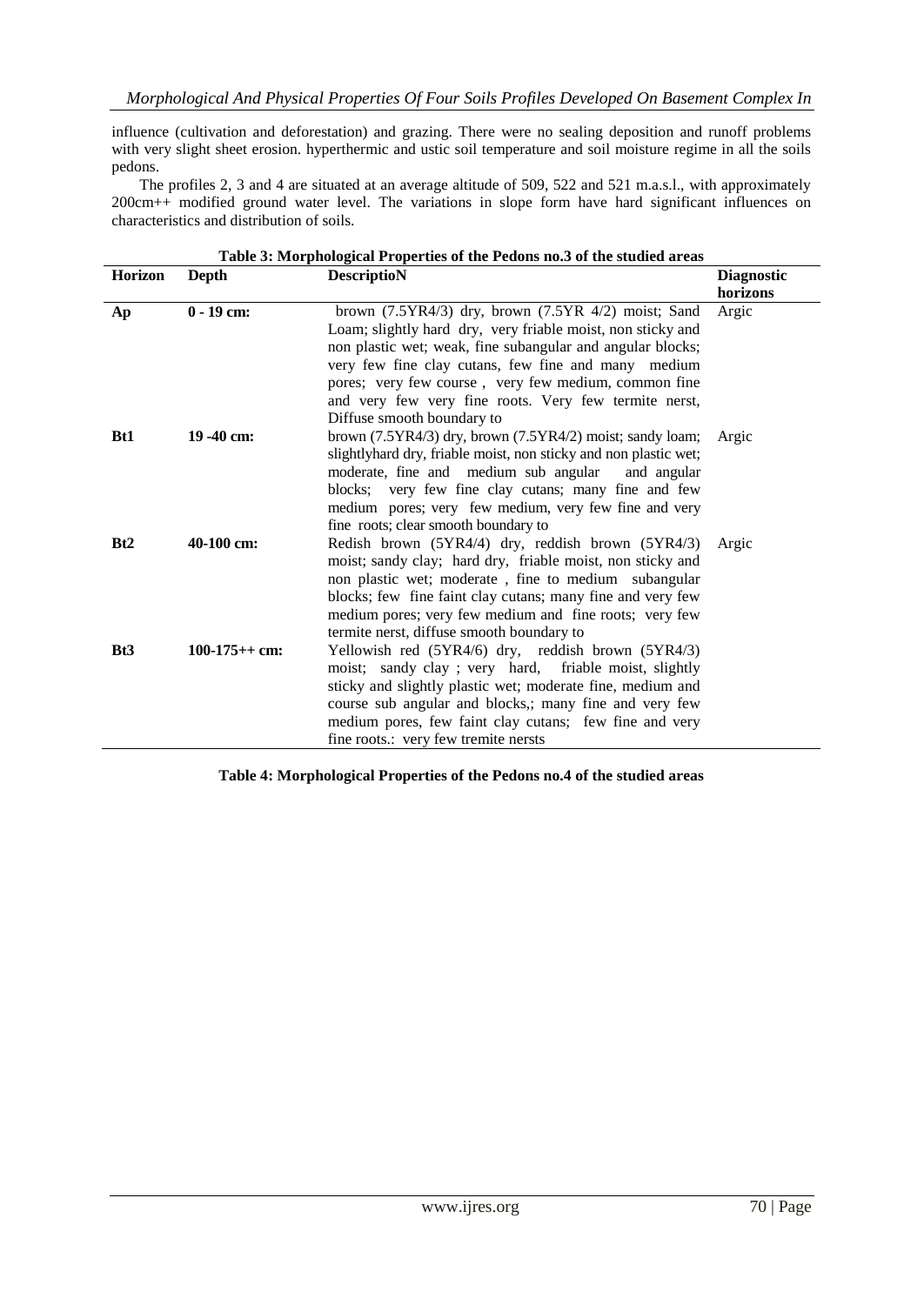| Horizon         | Depth              | <b>Description</b>                                                                                                                                                                                                                                                                                                                                                                  | <b>Diagnostic</b><br>horizons |
|-----------------|--------------------|-------------------------------------------------------------------------------------------------------------------------------------------------------------------------------------------------------------------------------------------------------------------------------------------------------------------------------------------------------------------------------------|-------------------------------|
| Ap              | $0 - 38$ cm:       | brown $(7.5YR5/3)$ dry, brown $(7.5YR 4/2)$ moist; Sandy; soft<br>dry, very friable moist, non sticky and non plastic wet; weak,<br>fine subangular and angular blocks; very few fine and many<br>medium pores; few medium, few fine, few very fine<br>roots. Clear smooth boundary to                                                                                              |                               |
| <b>Bt1</b>      | 38 - 79 cm:        | Bt1 Light brown (7.5YR6/4) dry, brown (7.5YR5/4) moist;<br>common fine bright spot reddish mottles, sandy; slightly hard dry,<br>very friable moist, non sticky and non plastic wet; weak, fine<br>angular and sub angular blocks; very few fine and many medium<br>pores; few fine, few medium and very few very fine roots; very<br>few termites nersts, clear smooth boundary to | Argic                         |
| Bt2             | Bt2 79-138<br>cm:  | Light brown $(7.5YR6/4)$ dry, brown $(7.5YR5/3)$ moist; sandy;<br>hard dry, slightly friable moist, non sticky and non plastic wet;<br>moderate , medium to course subangular blocks; very few fine<br>faint clay cutans; many fine and few medium pores; very few<br>fine and very fine roots; very few termite nerst, diffuse smooth<br>boundary to                               | Argic                         |
| Bt <sub>3</sub> | $138-161++$<br>cm: | Pink (7.5YR7/4) dry, light brown (7.5YR6/4) moist; sandy;<br>hard dry, slightly friable moist, slightly sticky and non plastic<br>wet; moderate medium to course sub angular blocks,; many fine<br>and few medium pores,; very few fine and medium roots.                                                                                                                           |                               |

#### *Soil Physical Properties*

The physical properties of the soils are presented in Table 6. The data shows that the surface horizons of all pedons have low clay content (<10 % to < 40 %) and high sand fractions (>60 % -> 90 %). Pedon 3 had high clay content in the Bt1 horizon (26.12 %) which increases with depth to 54.12 % in the Bt3 horizon. The sand fraction increases with depth from surface to subsurface horizons in all the pedons.

The soil textural class was predominantly sandy clay loam/loamy sand/sand clay. The general characteristics of the soils were high sand and low silt contents. Most of the profiles had greater than 60 % sand, 20 % clay and less than 5 % silt. The sandy nature of these soils could be attributed to the nature of parent materials. Lekwa(1992) also reported similar findings in soil of Kano Nigeria. Sand fraction appears to be the dominant size in the surface horizons in all profiles, while silt and clay contents are low and medium. This is in the line with Okanny *et al*. (1999) and Ayolagha and Onuegbu (2002) when stated that the levee crest and levee slopes were dominantly sandy, which the flood plains and back swamps were dominantly clay in textures in their study of soil in Rivers State Nigeria.

The bulk density (BD) values were generally low and ranged between 1.4 and 1.78 cm<sup>-3</sup> with values increasing with soil depth gradually from surface to subsurface horizons. The low BD indicated that, the soils were non-compacted and its increase with soil depth could be attributed to decrease in organic matter content from surface to subsurface horizons. Soil moisture value generally varied from 1.42 to 5.77 % in the surface horizon and from 3.38 to 312.51 % in the subsurface horizon of all the profiles.

#### **Table5: Some Physical Properties of Soils of the studied areas**

| % Particle Size Distribution |           |        |             |             |                      |                  |      |  |  |  |
|------------------------------|-----------|--------|-------------|-------------|----------------------|------------------|------|--|--|--|
| <b>Horizons</b>              | Depth     | Sand   | <b>Silt</b> | <b>Clay</b> | Texture $BD(g/cc)$   | Moisture $(\% )$ |      |  |  |  |
| <b>Profile-MZB1</b>          |           |        |             |             |                      |                  |      |  |  |  |
| AP                           | $0 - 27$  | 90.24  | 1.64        | 8.12        | Sandy                |                  |      |  |  |  |
| Bt1                          | $27 - 35$ | 74.24  | 1.64        | 24.12       | Sandy clay loam 1.56 | 2.68             |      |  |  |  |
| Bt2                          | 35-77     | 70.24  | 1.64        | 28.12       | Sandy clay loam 1.52 | 6.06             |      |  |  |  |
| Bt <sub>3</sub>              | 77-120    | 70.24  | 1.64        | 28.12       | Sandy clay loam 1.55 | 4.06             |      |  |  |  |
| Bt4                          | 120-16    | 268.24 | 1.64        | 30.12       | Sandy clay loam      |                  |      |  |  |  |
| <b>Means</b>                 |           | 74.64  | 1.64        | 23.72       |                      | 1.54             | 4.27 |  |  |  |
| <b>SD</b>                    |           | 8.99   | 0.01        | 8.99        |                      | 0.02             | 1.70 |  |  |  |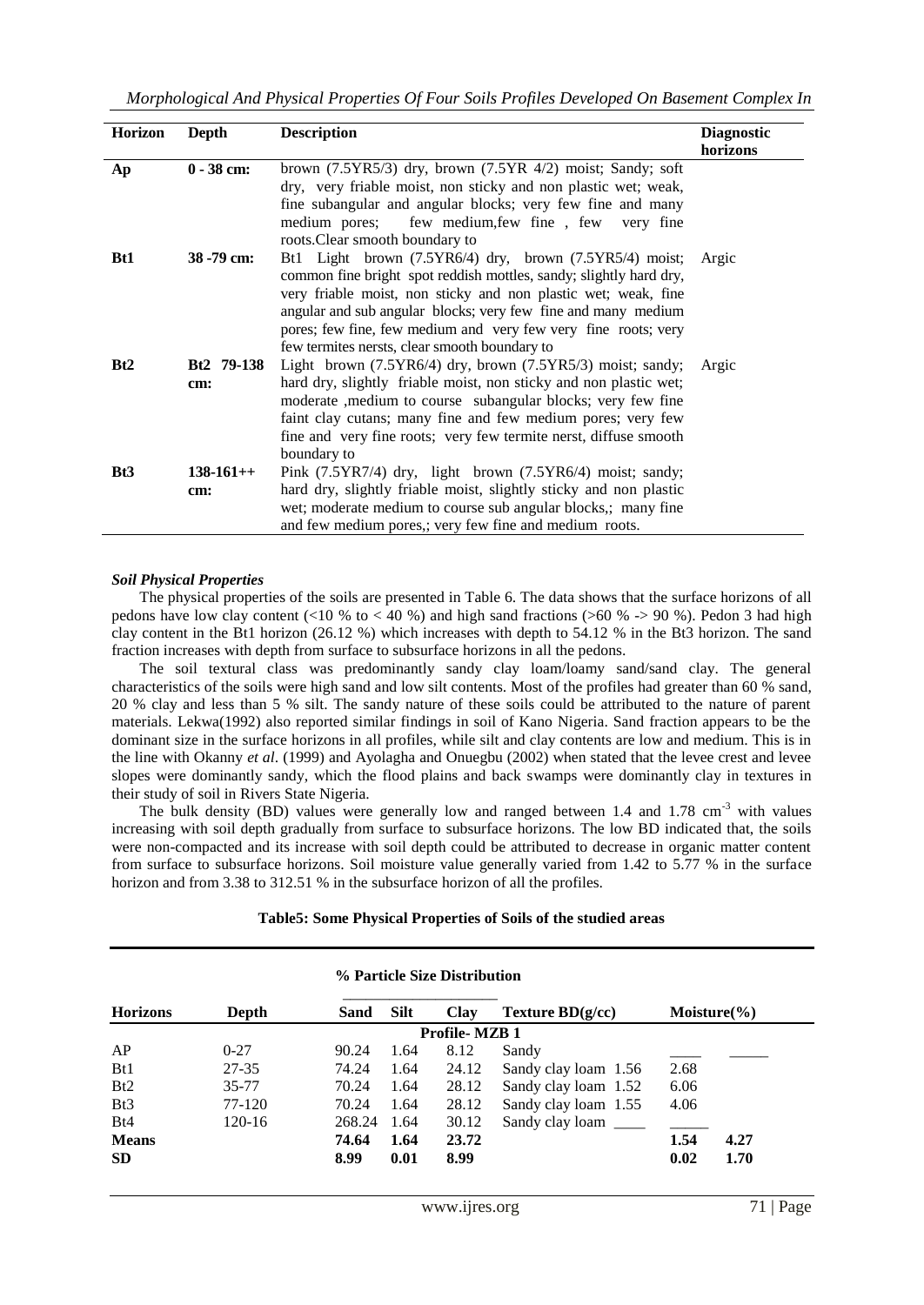*Morphological And Physical Properties Of Four Soils Profiles Developed On Basement Complex In* 

|                 |               |       |       |            | <b>Profile-MZB 2</b>                            |      |       |      |
|-----------------|---------------|-------|-------|------------|-------------------------------------------------|------|-------|------|
| Ap              | $0 - 46$      | 84.24 | 3.64  | 12.12      | Loamy sand                                      |      | 1.64  | 5.77 |
| Bt1             | $46 - 120$    | 74.24 | 1.64  | 24.12      | Sandy clay loam 1.66                            |      | 7.17  |      |
| Bt2             | 120-162 60.24 | 1.64  | 38.12 | Sandy clay |                                                 | 1.64 | 7.28  |      |
| <b>Means</b>    |               | 72.90 | 2.31  | 24.79      |                                                 |      | 1.66  | 6.74 |
| <b>SD</b>       |               | 9.84  | 0.94  | 10.62      |                                                 |      | 0.02  | 0.69 |
|                 |               |       |       |            | <b>Profile-MZB 3</b>                            |      |       |      |
| Ap              | $0-19$        | 86.24 | 1.64  | 12.12      | Loamy sand                                      |      | 1.54  | 2.99 |
| B <sub>t1</sub> | 19-40         | 72.12 | 1.64  | 26.12      | Sandy clay loam                                 |      |       |      |
| Bt2             | $40 - 100$    | 54.24 | 1.64  | 44.12      | Sandy clay                                      |      | 1.54  | 9.45 |
| Bt <sub>3</sub> | 100-175 44.24 | 1.64  | 54.12 | Clay       |                                                 | 1.51 | 12.51 |      |
| <b>Means</b>    |               | 64.21 | 1.64  | 34.12      |                                                 |      | 1.52  | 8.32 |
| <b>SD</b>       |               | 18.67 | 0.01  | 18.69      |                                                 |      | 0.02  | 4.86 |
|                 |               |       |       |            | <b>Profile-MZB4</b>                             |      |       |      |
| Ap              | $0 - 38$      | 86.24 | 5.64  | 8.12       | Loamy                                           |      | 1.47  | 1.42 |
| B <sub>t1</sub> | 38-79         | 82.24 | 1.64  | 16.12      | Sandy loam                                      |      | 1.50  | 3.38 |
| Bt2             | 79-138        | 62.24 | 3.64  | 34.12      | Sandy clay loam 1.78                            |      | 6.4   |      |
| Bt3             | 138-161 70.64 | 1.64  | 28.12 |            | Sandy clay loam $\frac{\ }{\ }$ $\frac{\ }{\ }$ |      |       |      |
| <b>Means</b>    |               | 75.34 | 3.14  | 21.12      |                                                 |      | 1.58  | 3.73 |
| <b>SD</b>       |               | 10.96 | 1.91  | 11.70      |                                                 |      | 0.17  | 2.51 |
|                 |               |       |       |            |                                                 |      |       |      |

#### *Soil Management Strategy*

The major problems with the soil morphological and physical properties investigated were weak structure and inadequate moisture retention capacity with low infiltration in some areas. Based on these limitations therefore, it is suggested that, the best soils management practices such as crop rotation, planting cover crops, reduce overgrazing, burning and complementary use of organic and inorganic manure should be determined on the farm to improved soil productivity.

### **IV. CONCLUSSION**

The soils were described and distinguished on the basis of parent materials and forms macro relief, Geological formation, slope, drainage class, vegetation, and land use, morphological and physical characteristics. Soil colour varied from brown (7.5YR 4/2) through dark brown (7.5YR 4/4) to reddish brown (2.5YR 4/6). Soil structure varied from being weak to moderate sub angular blocky with dominant sand texture. The soil textural class was predominantly sandy clay loam/loamy sand/sand clay. The general characteristics of the soils were high sand and low silt contents. Most of the profiles had greater than 60 % sand, 20 % clay and less than 5 % silt. The bulk density (BD) values were generally low and ranged between 1.4 and 1.78 cm<sup>-3</sup> with values increasing with soil depth gradually from surface to subsurface horizons. Soil moisture value generally varied from 1.42 to 5.77 % in the surface horizon and from 3.38 to 312.51 % in the subsurface horizon of all the profiles. Best soils management strategies such as crop rotation, planting cover crops, reduce overgrazing, burning and complementary use of organic and inorganic manure were suggested to improved soil condition on the farm for sustainable agricultural practice.

#### **REFERENCES**

[1] Ajiboye, G.A. and Ogunwale, I.A. (2010). Characteristics and Classification of soils Developed Over Talc at Ejiba, Kogi State, Nigeria. *Nigerian Journal of Soil Science volume* 20 (1), pp 1-14.

[2] Ayolagha, G.A. and Onuegbu, B.A. (2002) *Soils of Rivers State in land and people of Rivers State Centrak Niger Delta.* (Alagoa E.J ed.), Onyoma publication, Choba, port Harcour. pp 19 - 42.

[3] Blake, G.R. and Hartge, K.H. (1986). Bulk density in Klute (eds). *Method of Soil Analysis, Part 1: Physical and Mineralogical*  Methods. 2<sup>nd</sup> Ed. ASA, SSSA. Madison, WI. PP377-382.

- [4] Brady, N.C. and Weil, R.C. (2005). *The Nature and Properties of Soils.* Thirteenth Edition. Pearson Printice-Hall Inc. India. PP 881
- [5] Food and Agriculture Organization of the United Nations (FAO)./IUSS (2006). *Guidelines for soil description*. 4<sup>th</sup> edition. rome.

[6] Kilasara, M., Magoggo, J.P. and Msanya, B.M. (1994).Land resource management in Tanzania. In: Tarimo,A.J.P., D.F. Rutatora and A.Z. Mattee (editors)*.* Towards Developing a Programme Research fo rthe Faculty of Agriculture to the Year *2000*.Proceedings of the Faculty of Agriculture Research Workshop held at the Institute of Continuing Education, Sokoine University of Agriculture, Tanzania 21st - 23rd March 1993, Morogoro, Tanzania.

[7] Lekwa, G. (1992). *Characteristic and Classification of Soil Toposequence of Kano State.*Nigeria Soil Science. pp73 - 84.